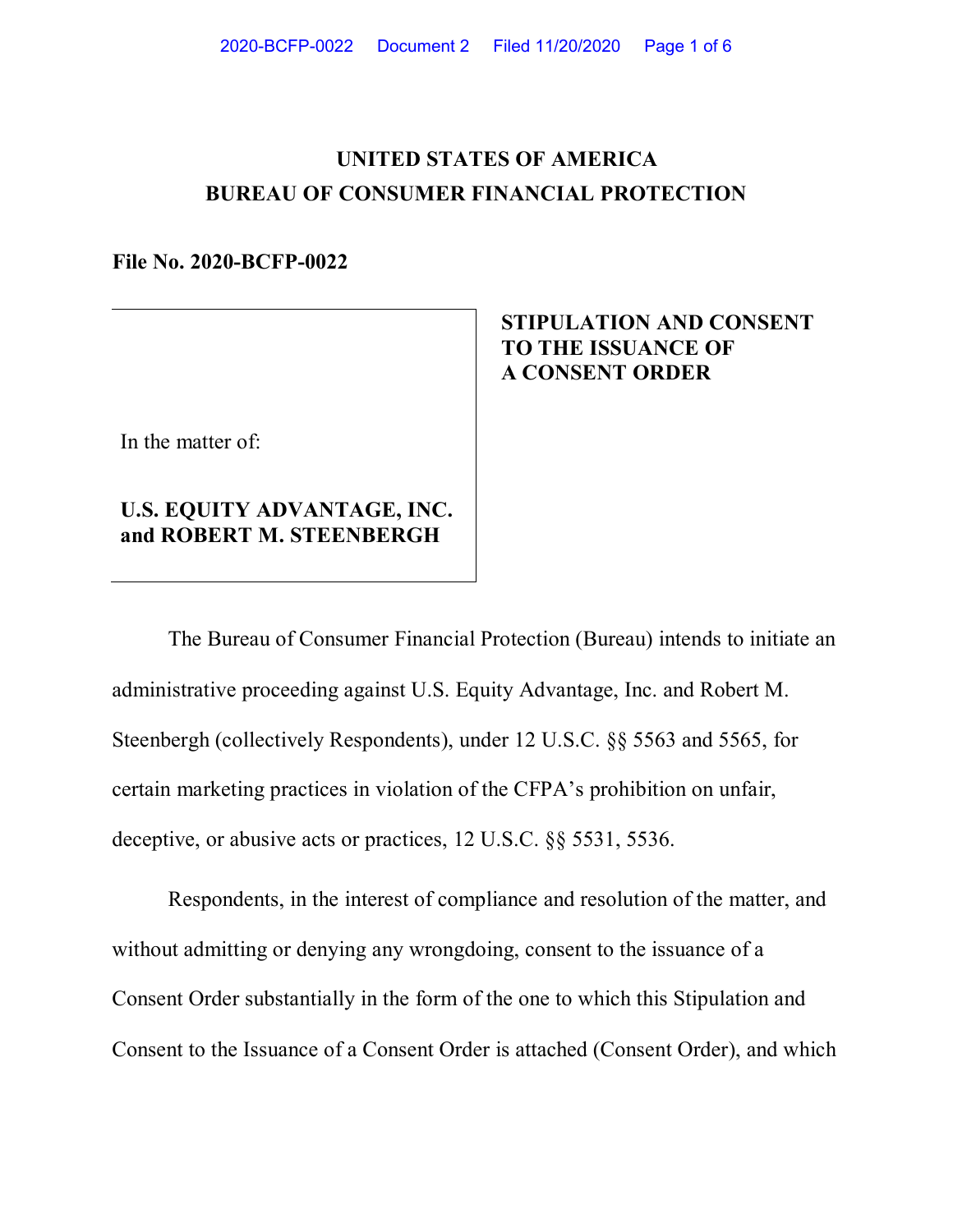is incorporated by reference. In consideration of the above premises, Respondents agree to the following:

### **Jurisdiction**

1. The Bureau has jurisdiction over this matter under sections 1053 and 1055 of the Consumer Financial Protection Act of 2010 (CFPA), 12 U.S.C. §§ 5563, 5565.

### **Consent**

- 2. Respondents agree to the issuance of the Consent Order, without admitting or denying any of the findings of fact or conclusions of law, except that Respondents admit the facts necessary to establish the Bureau's jurisdiction over Respondents and the subject matter of this action.
- 3. Respondents agree that the Consent Order will be deemed an "order issued with the consent of the person concerned" under 12 U.S.C.  $\S$  5563(b)(4), and agrees that the Consent Order will become a final order, effective upon issuance, and will be fully enforceable by the Bureau under 12 U.S.C. §§ 5563(d)(1) and 5565.
- 4. Respondents voluntarily enter into this Stipulation and Consent to the Issuance of a Consent Order.
- 5. The Consent Order resolves only Respondents' potential liability for law violations that the Bureau asserted or might have asserted based on the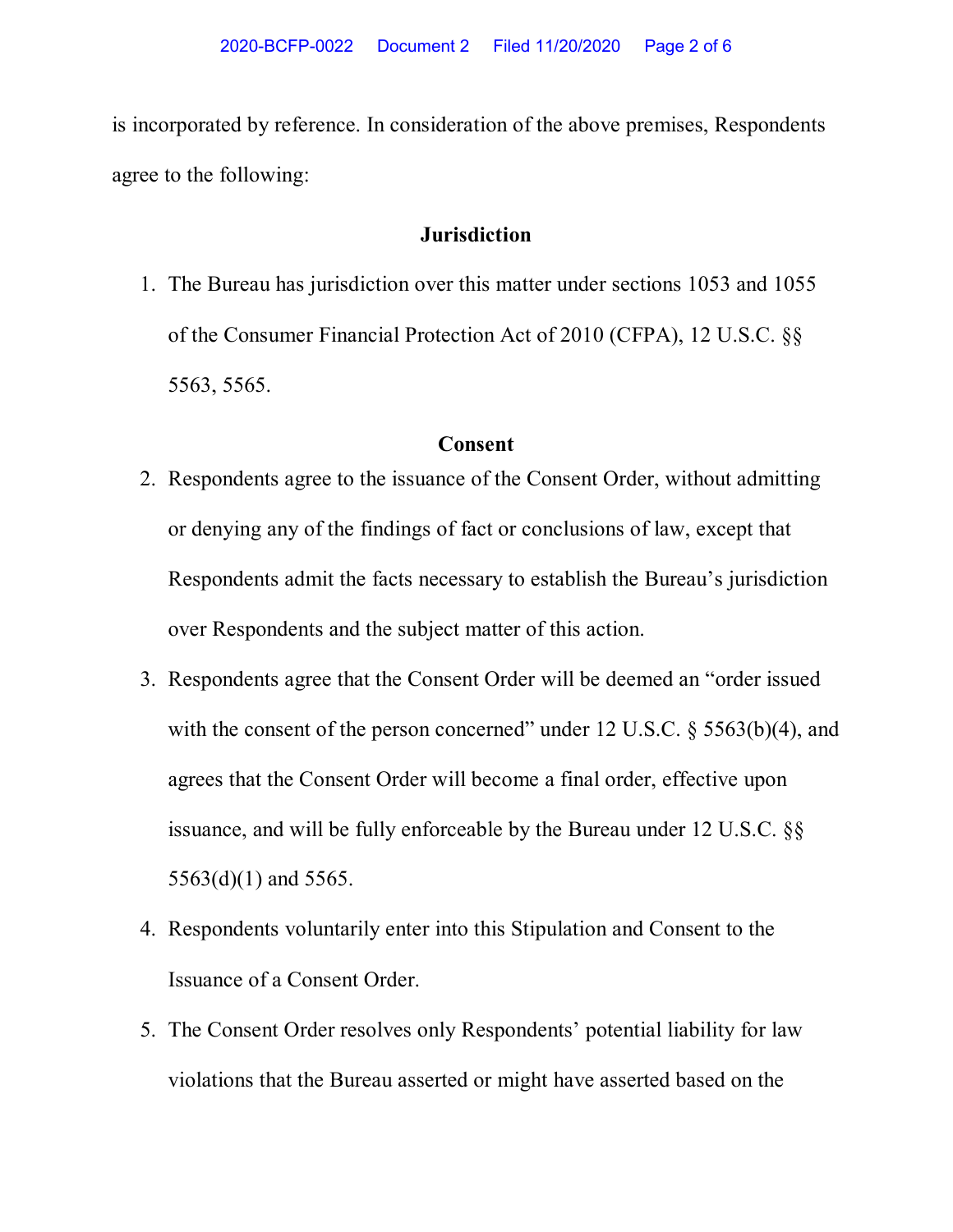practices described in Section IV of the Consent Order, to the extent such practices occurred before the Effective Date and the Bureau knows about them as of the Effective Date. Respondents acknowledge that no promise or representation has been made by the Bureau or any employee, agent, or representative of the Bureau, about any liability outside of this action that may have arisen or may arise from the facts underlying this action or immunity from any such liability.

- 6. Respondents agree that the facts described in Section IV of the Consent Order will be taken as true and be given collateral estoppel effect, without further proof, in any proceeding before the Bureau to enforce the Consent Order, or in any subsequent civil litigation by the Bureau to enforce the Consent Order or its rights to any payment or monetary judgment under the Consent Order, such as a non-dischargeability complaint in any bankruptcy case.
- 7. Respondents further agree that the facts in Section IV of the Consent Order establish all elements necessary to sustain an action by the Bureau under section  $523(a)(2)(A)$  of the Bankruptcy Code, U.S.C.  $\delta$  523(a)(2)(A), and that for such purposes this Consent Order will have collateral estoppel effect against Respondents, even in Respondents' capacity as debtor-in-possession.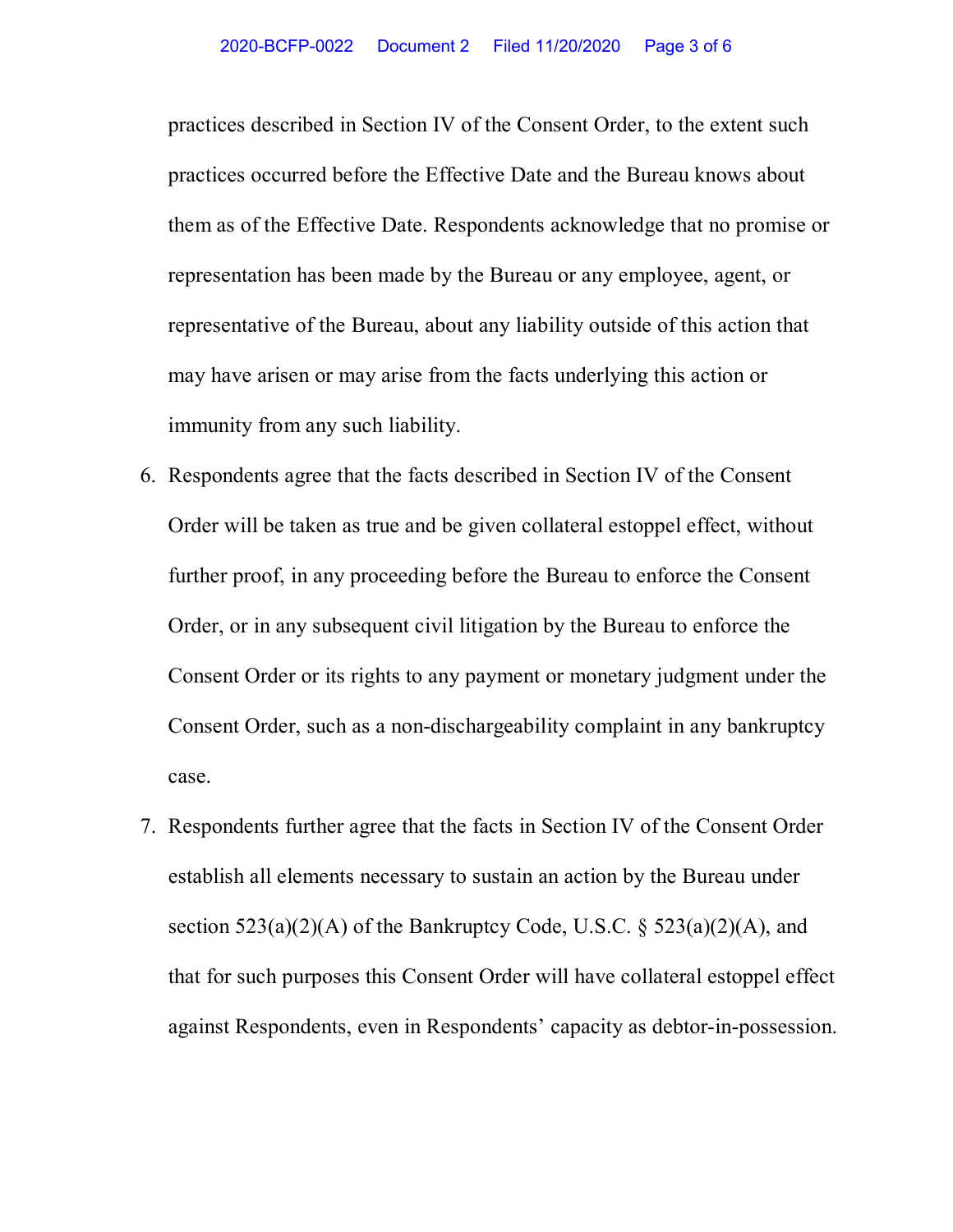- 8. Respondents agree that the civil penalty imposed by the Consent Order represents a civil penalty owed to the United States Government, is not compensation for actual pecuniary loss, and, thus, as to Respondents, it is not subject to discharge under the Bankruptcy Code under 11 U.S.C. §  $523(a)(7)$ .
- 9. The terms and provisions of this Stipulation and the Consent Order will be binding upon, and inure to the benefit of, the parties hereto and their successors in interest.
- 10.Respondents agree that the Bureau may present the Consent Order to the Bureau Director for signature and entry without further notice.

### **Waivers**

- 11.Respondents, by consenting to this Stipulation, waive:
	- a. Any right to service of the Consent Order, and agree that issuance of the Consent Order will constitute notice to the Respondents of its terms and conditions;
	- b. Any objection to the jurisdiction of the Bureau, including, without limitation, under section 1053 of the CFPA, 12 U.S.C. § 5563;
	- c. The rights to all hearings under the statutory provisions under which the proceeding is to be or has been instituted; the filing of proposed findings of fact and conclusions of law; proceedings before, and a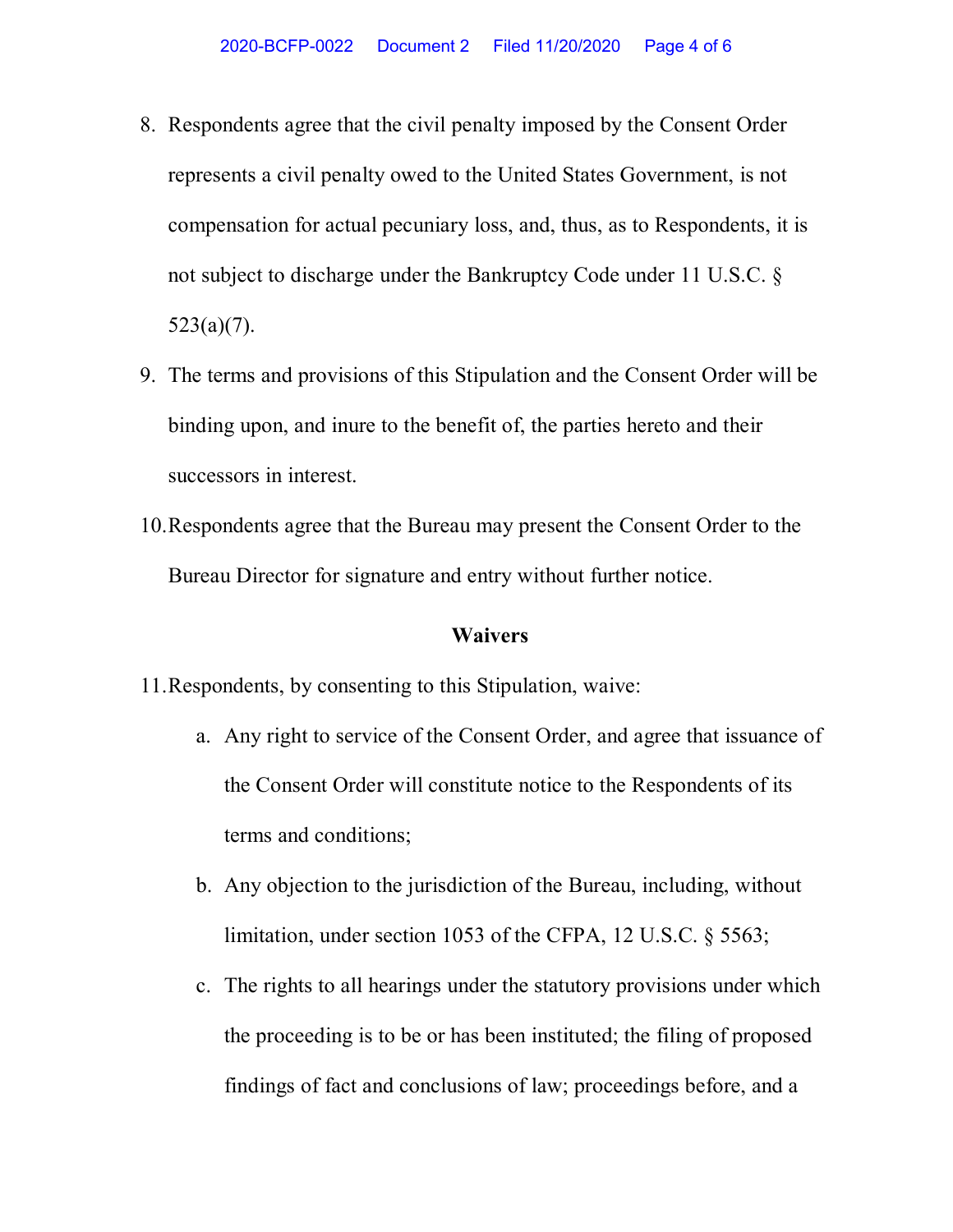recommended decision by, a hearing officer; all post-hearing procedures; and any other procedural right available under section 1053 of the CFPA, 12 U.S.C. § 5563, or 12 CFR Part 1081;

- d. The right to seek any administrative or judicial review of the Consent Order;
- e. Any claim for fees, costs or expenses against the Bureau, or any of its agents or employees, and any other governmental entity, related in any way to this enforcement matter or the Consent Order, whether arising under common law or under the terms of any statute, including, but not limited to the Equal Access to Justice Act and the Small Business Regulatory Enforcement Fairness Act of 1996; for these purposes, Respondents agree that Respondents are not the prevailing party in this action because the parties have reached a good faith settlement;
- f. Any other right to challenge or contest the validity of the Consent Order;
- g. Such provisions of the Bureau's rules or other requirements of law as may be construed to prevent any Bureau employee from participating in the preparation of, or advising the Director as to, any order,